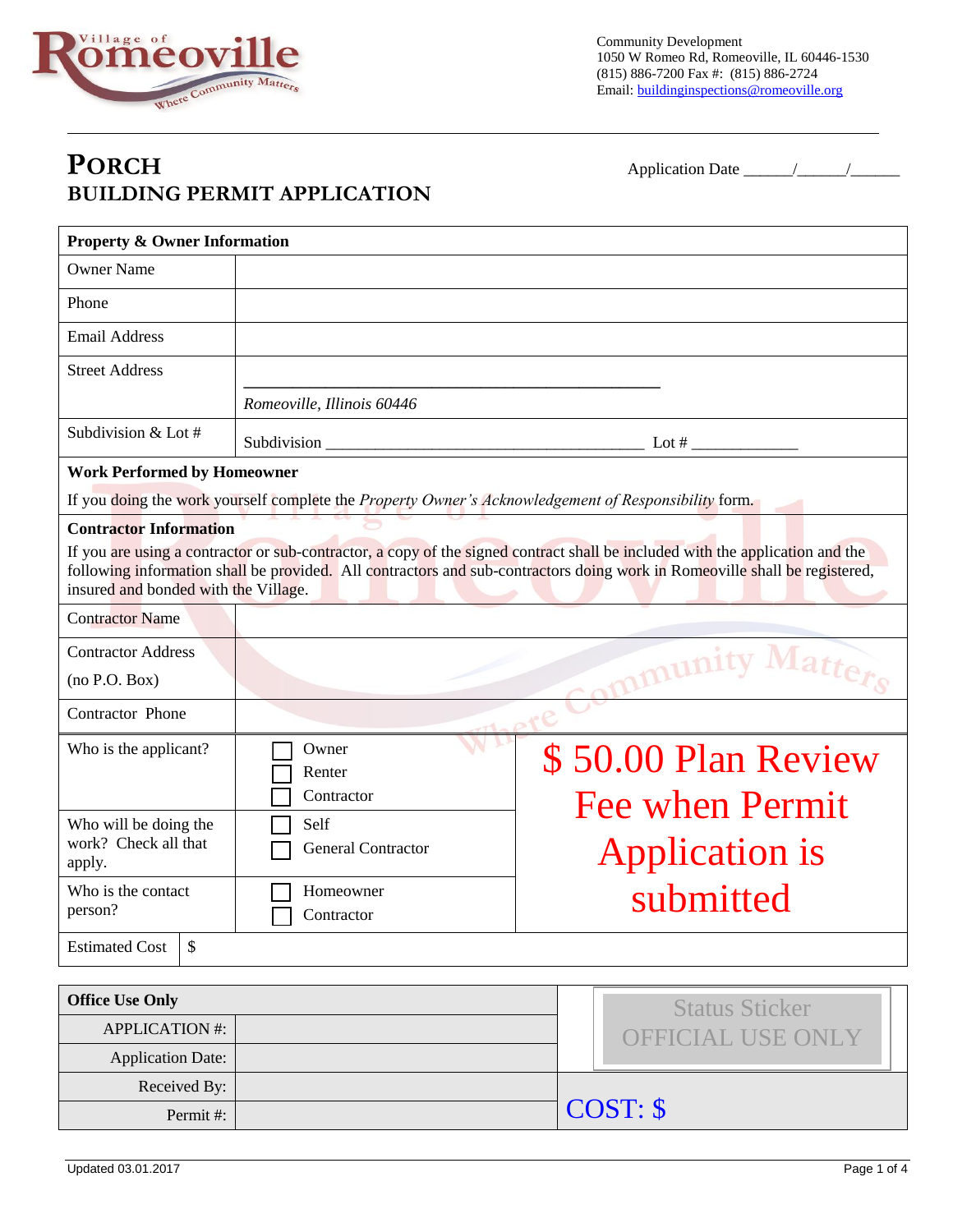The Village of Romeoville has codes that guide the size and location of structures. Use this form and checklist as you plan a structure that is attached to your house to ensure that you include all information needed to review your application. If you are constructing deck, garage, or structure not attached to the house, please use the appropriate construction specification permit application.

## **Site Requirements**

| Requirement                                                                                                                                                                                                                                                                              | $\checkmark$ to confirm that you have<br>shown $\ldots$ | <b>Office</b><br><b>Use</b> |
|------------------------------------------------------------------------------------------------------------------------------------------------------------------------------------------------------------------------------------------------------------------------------------------|---------------------------------------------------------|-----------------------------|
| You shall submit a Plat of Survey or scaled plot plan which shows all structures on<br>the lot, including the home, decks, porches, sheds, garages, pools, gazebos, etc.<br>The structures should be drawn to scale, labeled, and dimensioned. Please refer to<br>Page 3 for an example. | all structures                                          |                             |
| The porch shall be shown. It shall be labeled and dimensioned.                                                                                                                                                                                                                           | the proposed structure                                  |                             |
| The porch shall be not less than 5 feet from the side property line.                                                                                                                                                                                                                     | the distance to the side<br>property line               |                             |
| The porch shall be not less than 10 feet from the rear property line.<br>However, if the property is zoned R-5A (Hampton Park, Poplar Ridge & Honey<br>tree Unit 5,) the structure shall be at least 7 feet to the rear property line.                                                   | the distance to the rear<br>property line               |                             |
| The porch shall be not less than 10 feet from any detached structure (shed, gazebo,<br>pool, garage etc.).                                                                                                                                                                               | The distance from each<br>structure                     |                             |
| The porch may not be on an easement, except with the written permission of the<br>Village and all utility companies having rights to the easement.                                                                                                                                       | the structure not located<br>on any easement            |                             |
| The porch may only be one-story tall.                                                                                                                                                                                                                                                    | A single-story structure                                |                             |

| Requirement                                                                                                                                      | Fill in the blanks.                                                                                                                                          | <b>Office</b><br><b>Use</b> |
|--------------------------------------------------------------------------------------------------------------------------------------------------|--------------------------------------------------------------------------------------------------------------------------------------------------------------|-----------------------------|
| A porch may be located in<br>any yard provided that it<br>does not project more than<br>eight $(8)$ feet from the<br>home.<br><b>Corner Side</b> | In which yard is the proposed structure?<br>Yard<br>How deep is the porch, measured from the<br>outside of the porch to the wall of the home?<br>Feet Inches |                             |
| The Zoning Code regulates the height of structures. Please<br>indicate all dimensions of the porch on the plans.                                 | Height of Structure:                                                                                                                                         |                             |
| In total, no more that 50% of the property can be covered with<br>building, structures, or pavement.                                             | Size of proposed structure:<br>% of lot covered with structures:<br>$\frac{0}{6}$                                                                            |                             |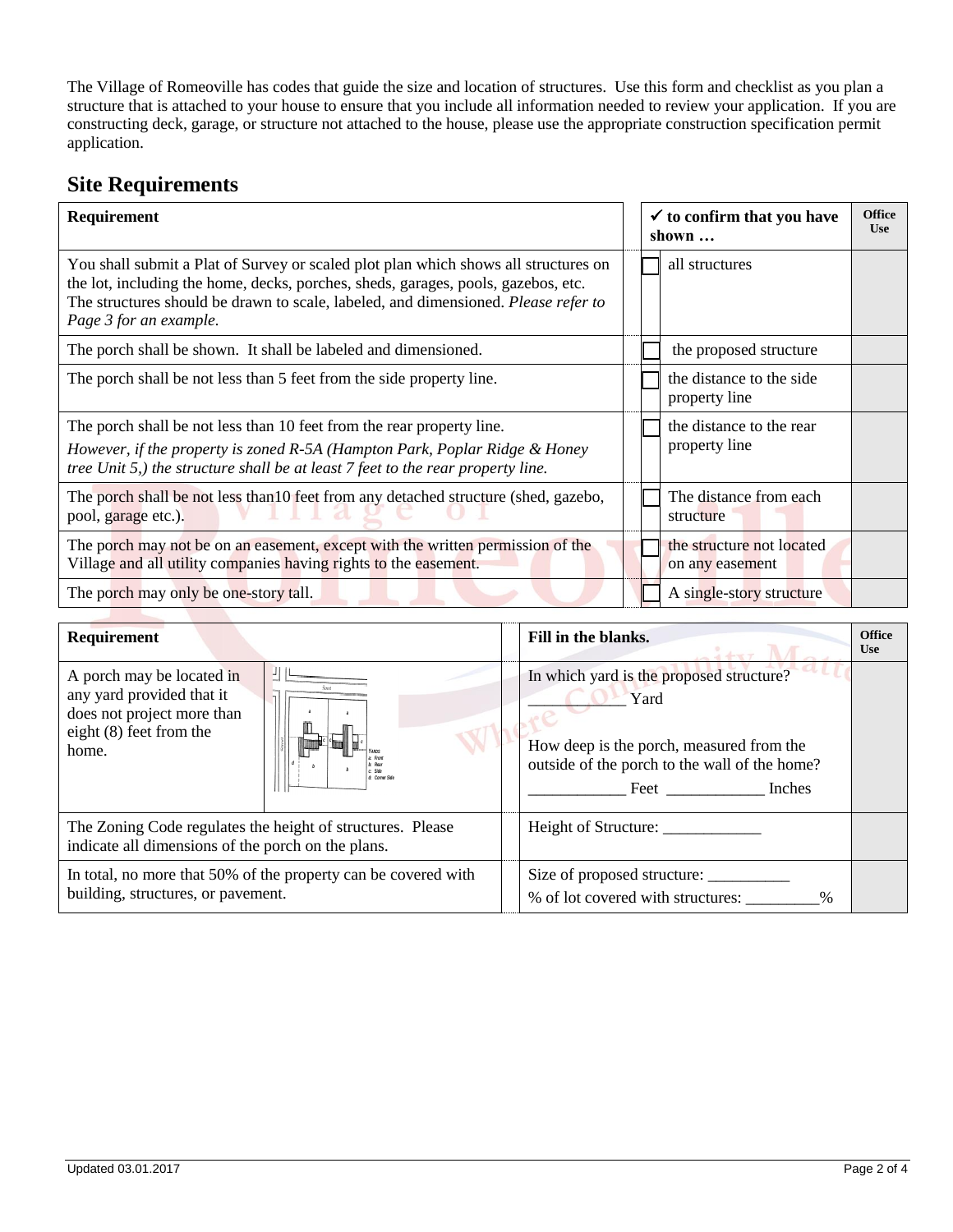## **Construction Requirements**

| Please read the requirements and place $a \checkmark$ in the column to the left to confirm that you understand. |                                                                                                                                                                                                                                                                                               | <b>Office Use</b> |
|-----------------------------------------------------------------------------------------------------------------|-----------------------------------------------------------------------------------------------------------------------------------------------------------------------------------------------------------------------------------------------------------------------------------------------|-------------------|
| <b>Building Requirements:</b>                                                                                   |                                                                                                                                                                                                                                                                                               |                   |
|                                                                                                                 | Provide drawings (2 sets) showing all electrical and building components. (Ledger anchorage details,<br>frost protected footing, framing and wall flashing details, height of porch to grade, front and side<br>elevations). Construction shall meet the 2015 International Residential Code. |                   |
| A porch shall be defined as a covered entrance to a building with a separate roof.                              |                                                                                                                                                                                                                                                                                               |                   |
|                                                                                                                 | No <br>Will there be electric installed?<br>[Yes] If yes, please provide an electrical layout.                                                                                                                                                                                                |                   |

| <b>Permit &amp; Inspection Requirements</b>                                                                                                                                                                                                                                                                                                                                                                                                                            |  |
|------------------------------------------------------------------------------------------------------------------------------------------------------------------------------------------------------------------------------------------------------------------------------------------------------------------------------------------------------------------------------------------------------------------------------------------------------------------------|--|
| Please read the requirements and place $a \checkmark$ in the box to the left to confirm that you understand.                                                                                                                                                                                                                                                                                                                                                           |  |
| The Building Permit shall be posted in the building's window where it can be seen from the street.                                                                                                                                                                                                                                                                                                                                                                     |  |
| Each phase of construction shall be inspected and approved by the Village of Romeoville prior to proceeding to the next<br>stage of construction.                                                                                                                                                                                                                                                                                                                      |  |
| • A FOOTING/TRENCH INSPECTION SHALL BE COMPLETED PRIOR TO THE INSTALLATION OF<br>THE PORCH FRAMING.<br>• A ROUGH FRAMING INSPECTION.<br>· A ROUGH ELECTRIC (IF APPLICABLE).<br>• A FINAL BUILDING INSPECTION.<br>• A FINAL ELECTRIC INSPECTION (IF APPLICABLE).<br>• All inspections shall be scheduled in advance by calling (815)886-7200 or by emailing<br>buildinginspections@romeoville.org. Your permit number shall be provided when inspections are scheduled. |  |
| • Failure to call for required inspections may result in a "STOP WORK ORDER".<br>• Should you fail an inspection, a re-inspection fee shall be paid before continuing work and before scheduling another<br>inspection. <b>INVOICED AFTER 5 DAYS</b>                                                                                                                                                                                                                   |  |
| A FINAL INSPECTION SHALL BE PERFORMED WHEN THE DECK HAS BEEN INSTALLED. Once the<br>inspection passes, a Certificate of Completion will be issued. The deck may not be used until the Certificate of<br>Completion has been issued.                                                                                                                                                                                                                                    |  |
| The project shall start within ninety (90) days from the date the permit is issued and completed within one hundred and<br>eighty (180) days.                                                                                                                                                                                                                                                                                                                          |  |

I hereby declare that I have read and understood this application. The above information and any attachments are correct. I agree, that in consideration of and upon issuance of a building or use permit, that I am allowed to do such work as herewith applied for, and that such premises shall be used only for such purposes as set forth above.

I hereby certify that I am the owner of record of the named property, or that the proposed work is authorized by the owner of record and that I have been authorized by the owner to make this application as his authorized agent and I agree to conform to all applicable laws of this jurisdiction. In addition, if a permit for work described in this application is issued, I certify that the code official or the code official's authorized representative shall have the authority to enter areas covered by such permit at any reasonable hour to enforce the provisions of the code(s) applicable to such permit.

| Signature<br>-Applicant<br>ΩŤ | Jate |  |
|-------------------------------|------|--|
|                               |      |  |